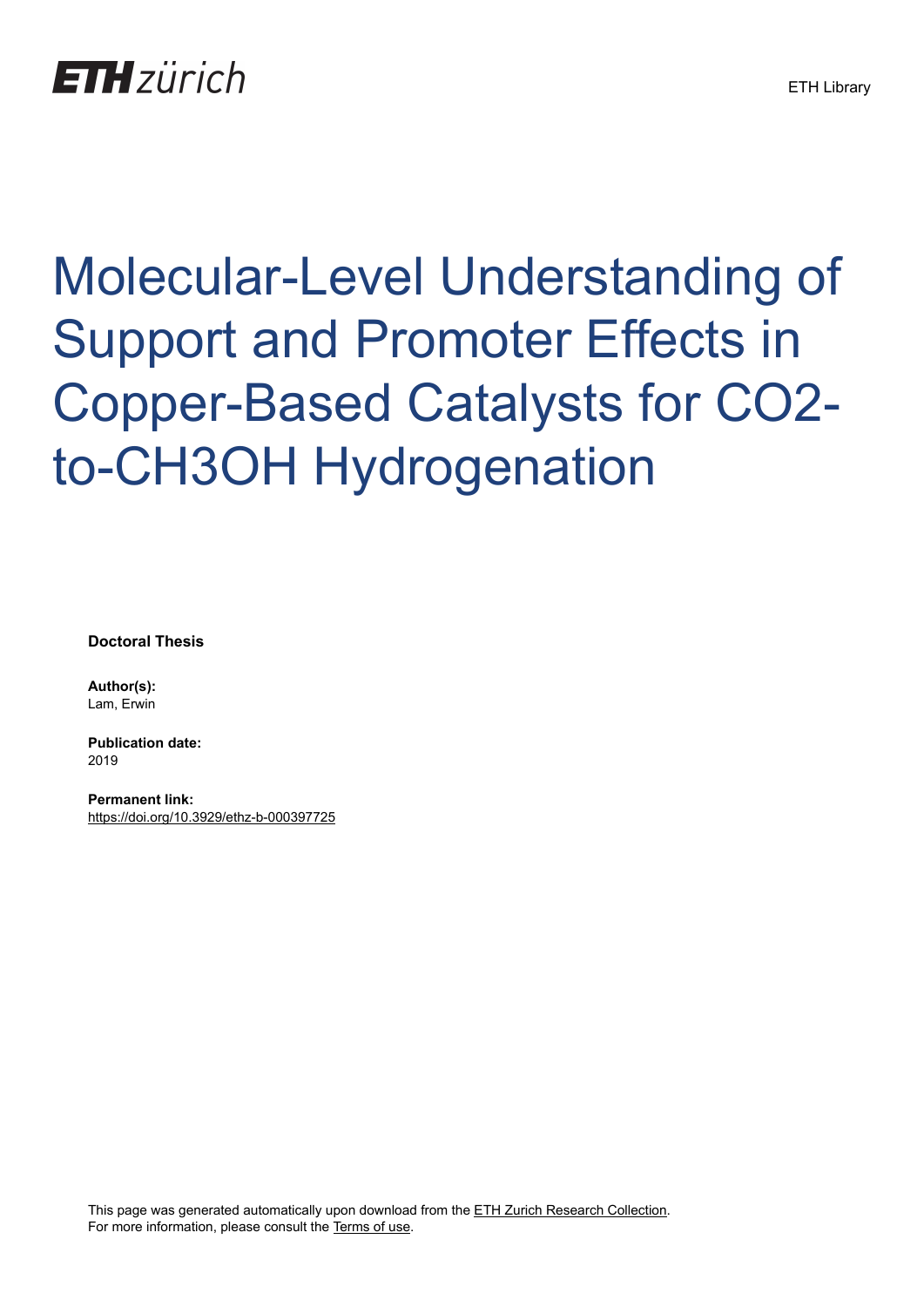DISS. ETH NO. 26471

## **Molecular-Level Understanding of Support and Promoter Effects in Copper-Based Catalysts for CO2-to-CH3OH Hydrogenation**

A thesis submitted to attain the degree of

DOCTOR OF SCIENCES of ETH ZURICH

(Dr. sc. ETH Zurich)

Presented by ERWIN LAM

MSc. ETH Chemistry, ETH Zürich, Switzerland

Born on May 18, 1993 Citizen of Obergerlafingen (SO), Switzerland

Accepted on the recommendation of Prof. Dr. C. Copéret, examiner Prof. Dr. J. A. van Bokhoven, co-examiner Prof. Dr. B. D. Chandler, co-examiner Prof. Dr. A. Urakawa, co-examiner

2019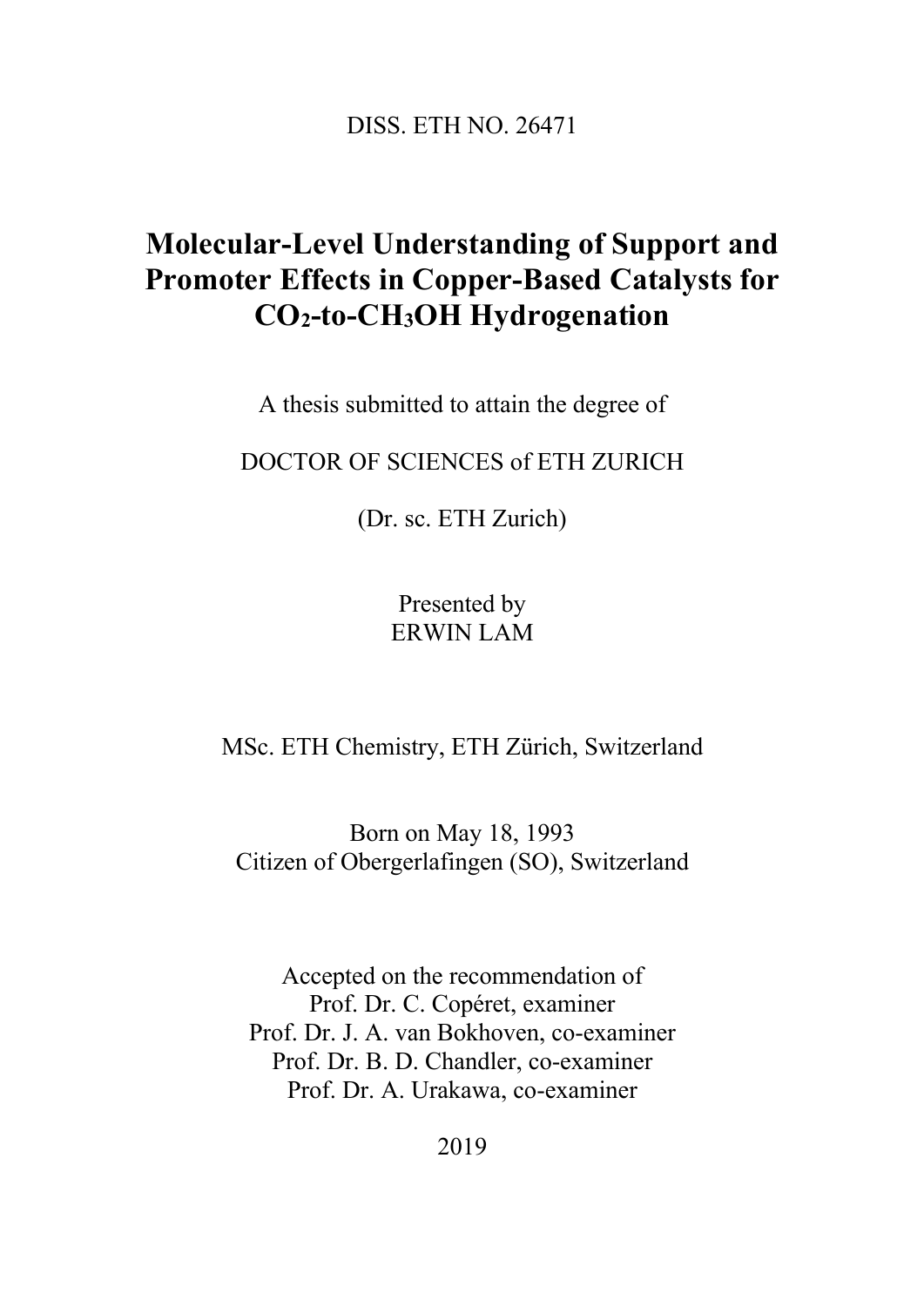## **Abstract**

Copper-based heterogeneous catalysts can hydrogenate  $CO<sub>2</sub>$  into CH<sub>3</sub>OH, but their catalytic performance (activity, selectivity and stability) greatly depend on the nature of the support and the presence of promoters such as  $ZrO_2$ ,  $Ga_2O_3$  or  $ZnO$ . However, the roles of the support and promoters and how they affect the reaction mechanism are still highly debated. In order to rationally develop new generations of copper-based hydrogenation catalysts, a detailed understanding of promoter and support effects at the molecular level is an essential step to establish structure–activity relationships. This dissertation addresses the generation of tailored heterogeneous catalysts amenable for detailed mechanistic investigation in the selective  $CO<sub>2</sub>$ hydrogenation to CH<sub>3</sub>OH through Surface Organometallic Chemistry (SOMC).

Through this approach, small and narrowly distributed copper nanoparticles dispersed on a tailored support consisting of well-defined  $Zr^{\text{IV}}$  surface sites on SiO<sub>2</sub> are prepared that display a similar catalytic performance as copper nanoparticles supported on zirconia (Cu/ZrO<sub>2</sub>). These materials with well-defined isolated  $Zr^{\text{IV}}$  sites that allows to readily distinguish surface from bulk properties of an element, shows that the role of zirconium is to act as Lewis acidic surface sites and thereby favor CH3OH formation by stabilizing reaction intermediates (formate and methoxy) at the metal nanoparticle – support interface. This study also helped to show that Lewis acidic  $Zr^{\text{IV}}$  surface sites of more complex materials such as copper supported on zirconia-silica mixed oxides  $(Cu/ZrO<sub>2</sub>/SiO<sub>2</sub>)$  are also the key species that enables the selective hydrogenation of  $CO<sub>2</sub>$  to  $CH<sub>3</sub>OH$ .

The combination of  $ZrO_2$  with different metal oxides in  $Cu/MO_x-ZrO_2$  was also investigated, where it was shown that CaO-ZrO<sub>2</sub>, Y<sub>2</sub>O<sub>3</sub>-ZrO<sub>2</sub> and La<sub>2</sub>O<sub>3</sub>-ZrO<sub>2</sub> mixed oxides are particularly efficient to enhance the activity of  $Cu/ZrO<sub>2</sub>$ . The additional promoters change various physicochemical properties of the catalyst such as enhancing the adsorption of  $CO<sub>2</sub>$ , the formation of new copper sites or the increase of copper dispersion that could be connected to improved catalytic performances.

Moreover, studying copper nanoparticles supported on highly Lewis acidic alumina  $(Cu/Al<sub>2</sub>O<sub>3</sub>)$  prepared via SOMC shows that alumina promotes the formation of both  $CH<sub>3</sub>OH$ and CO, but also yields dimethylether (DME) through CH3OH dehydration. Combined computational and experimental studies including transient operando IR spectroscopy indicate that the Lewis acidic aluminum sites at the copper-alumina interface promotes the formation of both CH<sub>3</sub>OH and CO. In addition, highly stabilized formate and methoxy surface species are also responsible for the formation of CO and DME, respectively upon further reaction with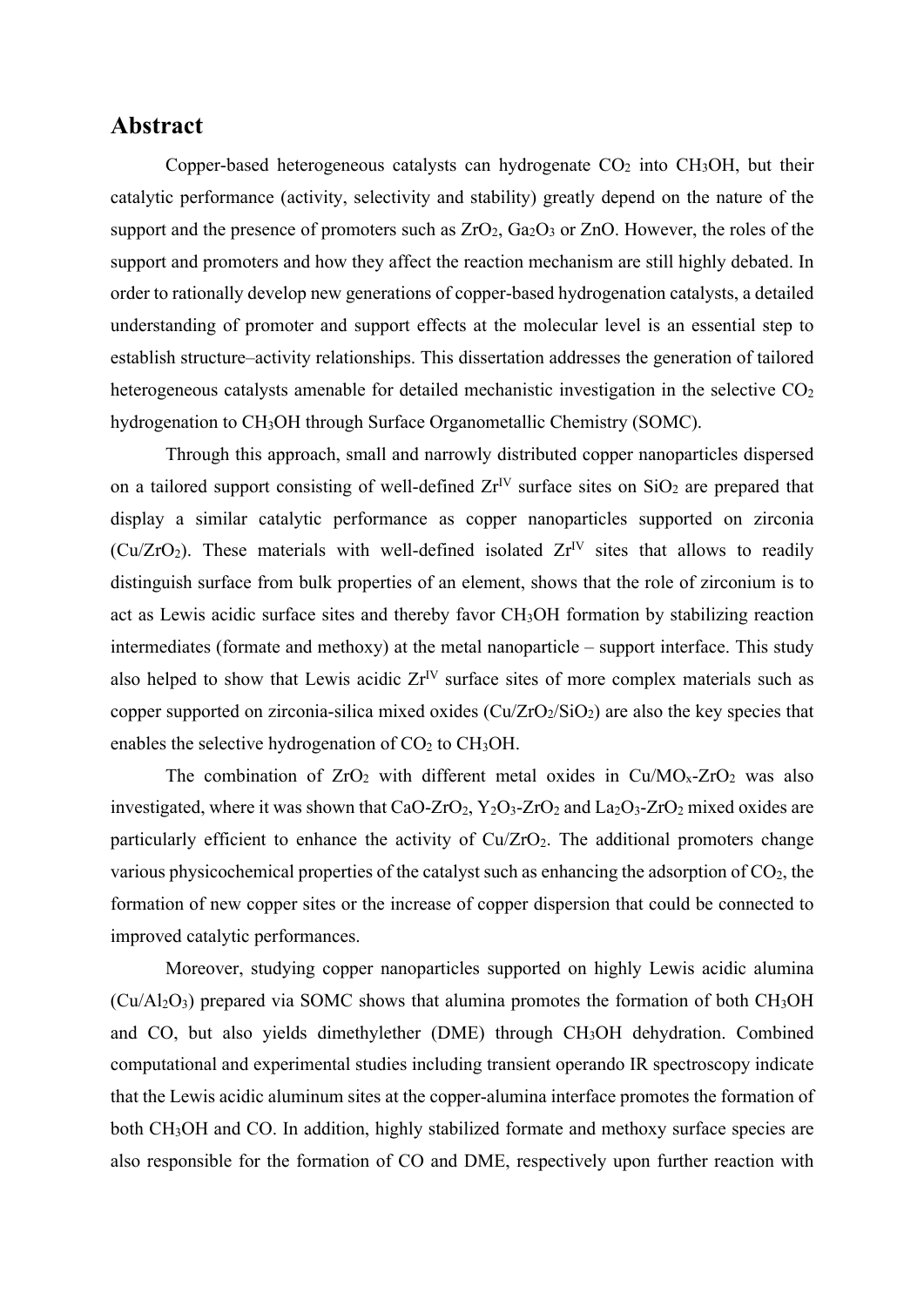CH3OH. The former is produced by the formation of methyl formate that further decomposes to CO and CH<sub>3</sub>OH under reaction conditions. The reactivity of Cu/Al<sub>2</sub>O<sub>3</sub> further highlights how Lewis acidity can have a large influence on the catalysis of  $CO<sub>2</sub>$  hydrogenation.

Finally, the effects of ZnO and  $Ga<sub>2</sub>O<sub>3</sub>$  in copper-based CO<sub>2</sub> hydrogenation catalysts were also investigated using copper nanoparticles generated from tailored silica-supports containing well-defined Ga<sup>III</sup> or  $\text{Zn}^{\text{II}}$  surface sites. In these cases, CuM<sub>x</sub> (M = Ga or Zn) alloys with residual Ga<sup>III</sup> or  $Zn^{II}$  sites (Cu-Ga/SiO<sub>2</sub> and Cu-Zn/SiO<sub>2</sub>) are formed; these materials display increased CH3OH formation rates and CH3OH selectivity at higher conversion by comparison to  $Cu/SiO<sub>2</sub>$  or Cu-Zr based catalysts. Under reaction conditions, all the gallium sites are oxidized, while zinc remains partially reduced as shown by in situ X-ray absorption spectroscopy. Noteworthy, Cu-Ga/SiO<sub>2</sub> and Cu-Zn/SiO<sub>2</sub> catalysts only show the formation of methoxy and no formate species in contrast to Zr-based catalysts or  $Cu/Al<sub>2</sub>O<sub>3</sub>$ , an observation that seems to be related to the increased CH3OH selectivity.

In summary, a more fundamental understanding of promoter effects in copper supported CO2-to-CH3OH catalysts is obtained through SOMC showing the importance of Lewis acidic surface sites in driving the activity and selectivity. It highlights the power of SOMC to tailor specific well-defined surface sites that can be readily studied by advanced spectroscopic methods thus enabling the interrogation and understanding of the role of promoters in heterogeneous catalysts. The results of these studies provide guidelines to improve catalyst design and synthesis, and the developed methodologies can be readily applied to study a broad range of catalytic reactions.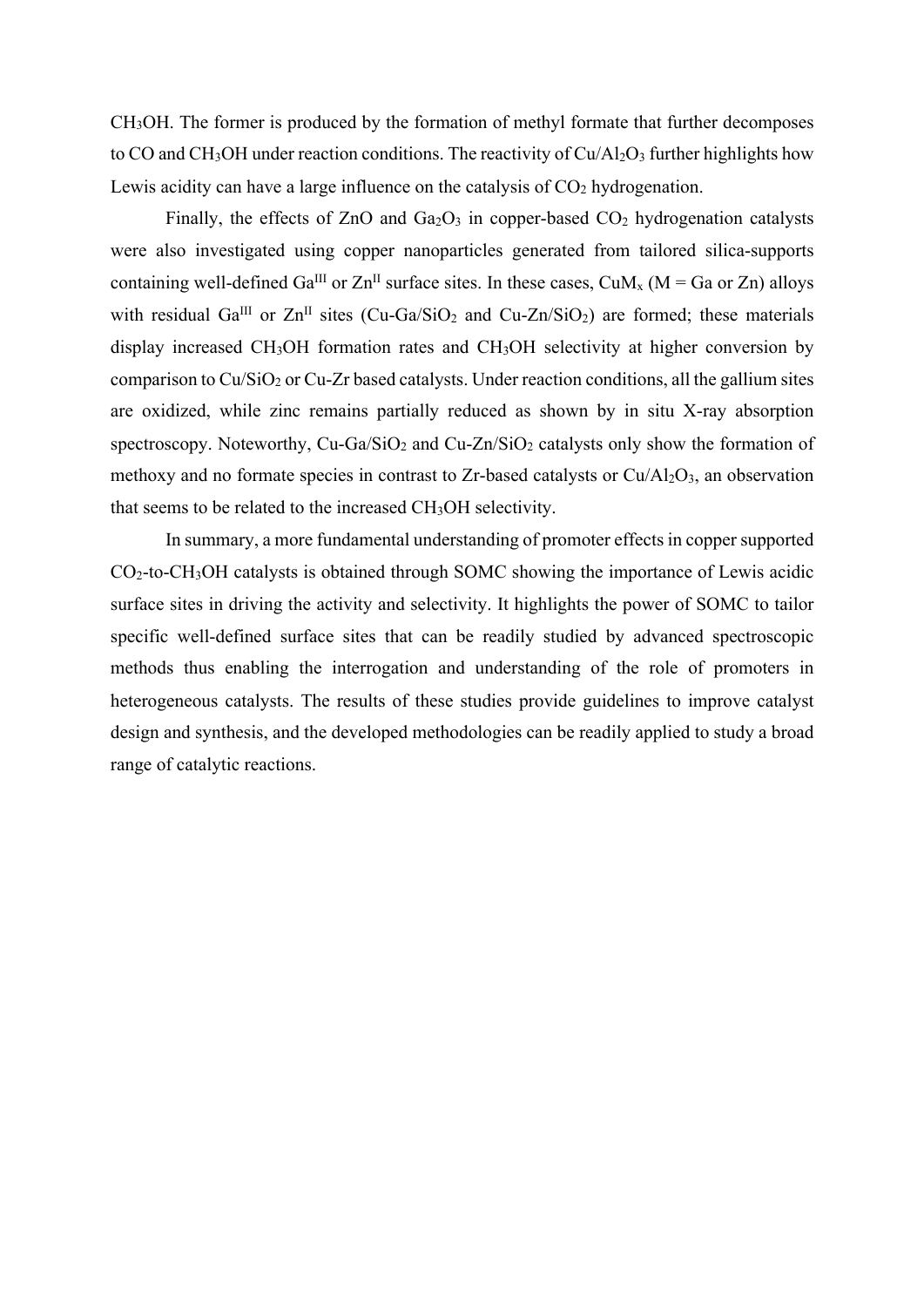## **Zusammenfassung**

Kupfer-basierte heterogene Katalysatoren können  $CO<sub>2</sub>$  zu CH<sub>3</sub>OH hydrogenieren, aber ihre katalytischen Eigenschaften (Aktivität, Selektivität und Stabilität) hängen stark von der Natur der Trägeroberflächen und der Gegenwart von Promotoren wie ZrO<sub>2</sub>, Ga<sub>2</sub>O<sub>3</sub> oder ZnO ab. Die Rolle von Trägeroberflächen und Promotoren sowie deren Einfluss auf den Reaktionsmechanismus wird jedoch immer noch diskutiert. Um ein rationales Design für neue Generationen Kupfer-basierter Katalysatoren zu entwickeln, braucht es ein detailliertes Verständnis des Effekts der Trägeroberflächen und der Promotoren auf molekularer Ebene, um eine Beziehung zwischen Struktur und Aktivität herzustellen. Diese Dissertation befasst sich mit der Herstellung massgeschneiderter Katalysatoren, die eine detaillierte Untersuchung von Reaktionsmechanismen in der selektiven Hydrogenierung von CO<sub>2</sub> zu CH<sub>3</sub>OH mittels organometallischer Oberflächenchemie erlaubt.

Diese Methode ermöglicht die Herstellung kleiner und gleichmässig verteilter Kupfernanopartikel auf einer massgeschneiderten Trägeroberfläche, welche gut definierte Zr<sup>IV</sup> Oberflächenspezies auf Siliziumoxid (SiO2) enthält. Diese Katalysatoren haben ähnliche katalytische Eigenschaften wie Kupfernanopartikel auf Zirkoniumoxid ( $ZrO<sub>2</sub>$ ). Diese Materialien mit gut definierten und isolierten Zr<sup>IV</sup> Oberflächenspezies erlauben die Unterscheidung von Oberflächeneigenschaften und Eigenschaften des Oxids. Das Zirkonium agiert als Lewis-saure Oberflächenspezies, welche Reaktionsintermediate (Formate und Methoxide) an der Grenzfläche zwischen Metallnanopartikel und der Trägeroberfläche stabilisiert und damit die Produktion von CH3OH bevorzugt. Ausserdem konnte gezeigt werden, dass Lewis-saure Zr<sup>IV</sup> Oberflächenspezies von komplexeren Materialien wie Kupfernanopartikeln auf Zirkonium-Silizium Mischoxiden ( $Cu/ZrO<sub>2</sub>/SiO<sub>2</sub>$ ) die entscheidende Rolle spielen, um selektiv  $CO<sub>2</sub>$  zu CH<sub>3</sub>OH zu hydrogenieren. Die Kombination von ZrO<sub>2</sub> mit anderen Mischoxiden ( $Cu/MO<sub>x</sub>-ZrO<sub>2</sub>$ ) wurde auch untersucht. Es zeigt sich, dass insbesondere CaO-ZrO<sub>2</sub>, Y<sub>2</sub>O<sub>3</sub>-ZrO<sub>2</sub> und La<sub>2</sub>O<sub>3</sub>-ZrO<sub>2</sub> Mischoxide effizient die Aktivität von Cu/ZrO<sub>2</sub> erhöhen können. Die zusätzlichen Promotoren beeinflussen verschiedene physikochemischen Eigenschaften des Katalysators: Die Erhöhung der CO<sub>2</sub> Adsorption, die Bildung neuer Kupferspezies und die Erhöhung der Kupferdispersion. All diese Eigenschaften können die katalytischen Eigenschaften positiv beeinflussen.

Zusätzlich wurden Kupfernanopartikel auf einer sehr Lewis-sauren Aluminiumoxid Trägeroberfläche (Cu/Al2O3) mittels organometallischer Oberflächenchemie generiert. Diese